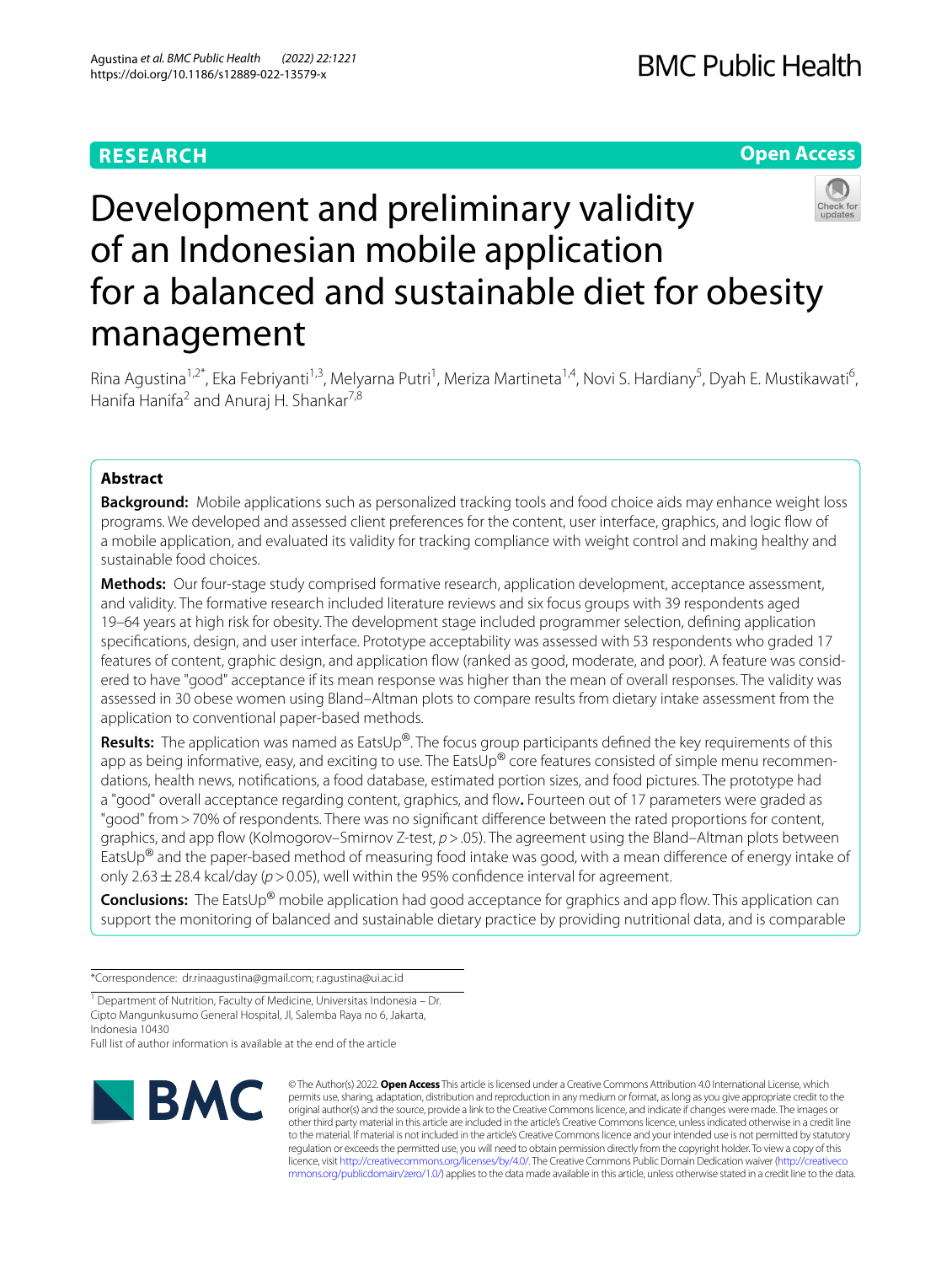with conventional dietary assessment tools, and performed well in tracking energy, macronutrient, and selected micronutrients intakes.

**Trial registration:** [NCT03469869](https://clinicaltrials.gov/ct2/show/NCT03469869). The registration date was March 19, 2018. **Keywords:** Mobile apps, Balanced diet, Sustainable diet, Formative research, User acceptance test, Jakarta

#### **Introduction**

Obesity is the ffth leading cause of mortality worldwide, with at least 2.8 million deaths each year from direct and indirect complications [\[1](#page-7-0), [2](#page-7-1)]. Globally there are 650 million obese adults, a prevalence of 13%, which has nearly tripled between 1975 and 2016 [[3\]](#page-7-2). In Indonesia, obesity prevalence has steadily increased from 2007–2018, from 10.5% to 21.8% [[4\]](#page-7-3).

The treatments for obesity include dietary modifications, physical exercise, pharmacological interventions, and surgery [[5](#page-7-4)[–7\]](#page-7-5). A restricted balanced diet is a standard recommendation for people with obesity [\[8\]](#page-7-6). A sustainable diet would be both healthy and protective of biodiversity and planetary health, and would meet nutritional needs and environmental impact requirements  $[9-14]$  $[9-14]$  $[9-14]$  $[9-14]$ . The working group of the UK's Green Food Project, set up by the Department for the Environment, Food and Rural Afairs, has produced principles and guidelines for a sustainable diet: consumption of more plant-based foods, the inclusion of at least fve portions of fruits and vegetables per day, valuing food by asking where it comes from and how it is produced, moderation in meat consumption, enjoying more peas, beans, nuts, and other sources of plant-based protein, choosing fsh from sustainable stocks, the inclusion of milk and dairy products while seeking plant-based alternatives including those fortifed with additional vitamins and minerals, drinking tap water, and eating fewer foods high in fat, sugar, and salt [[9](#page-7-7)], as was also outlined by the EAT-Lancet Commission on a healthy diets from sustainable food systems [[15\]](#page-7-9).

The main challenge in obesity management is maintaining compliance with weight loss programs. Mobile applications (apps) are tools that may potentially enhance short- and long-term compliance with weight reduction programs [[16,](#page-7-10) [17](#page-7-11)]. Self-monitoring with apps may enable individuals to become aware and capable of identifying success or failure in meeting set goals. Indeed, selfmonitoring of behaviors during weight management programs has been shown to facilitate adherence and lead to increased efectiveness [[18\]](#page-7-12). Increased monitoring has been associated with greater efficacy for weight loss. In fact, weight measurement every one to three days has been shown to improve weight loss [\[19](#page-7-13)].

In Indonesia, 67.2% of the population (more than 183 million people) currently use smartphones with internet connections [[20\]](#page-7-14). While there are many smartphone apps for dietary tracking and meal management, few available apps provide menus with Indonesian foods, and those that exist are still very limited. Therefore, the study aimed to design, deploy, validate and assess a mobile app that included the appropriate content, graphic design, and logic flow to enhance compliance with weight control regimens and selecting healthy and sustainable foods. We report herein the acceptance of a mobile app's contents, features, and design for a balanced and sustainable diet.

## **Methods**

#### **Design and setting**

The study had four stages: formative research, app development, assessment of acceptance, and a validity test. In the formative research stage, qualitative methods were employed to obtain information from users to conceptualize the app's development. The development stage included selecting a developer and programming language, and building the app design. The acceptance stage assessed the initial development and aimed to improve the app's performance. The validity stage compared compliance tracking with the app to tracking with conventional paper records. The study was approved by the Health Research Ethics Committee of the Faculty of Medicine Universitas Indonesia – Dr. Cipto Mangunkusumo General Hospital (FMUI–RSCM) with ethical number 829/UN2.F1/ETIK/2017.

#### **Procedures**

Formative research was critical for developing the app and consisted of two phases: a literature review and focus group discussions. The literature review identified the relevant evidence-based theories on innovative obesity management programs, and potential gaps in current interventions (Table [1\)](#page-2-0). A crucial step in developing the app was to systematically examine previous research about weight loss guidelines for people with obesity, the existence of balanced and sustainable diet programs, and other available dietary mobile apps. This identified methods by which weight loss guidelines had been applied and how efective they were as short- to medium- or longterm behavioral change strategies. Subsequently, previous studies were translated into technical requirements, and used by the information technology specialists to guide app development. This meant the app's technical features (e.g., push notifcations and the user interface) and the tailored interactive content were all rooted in an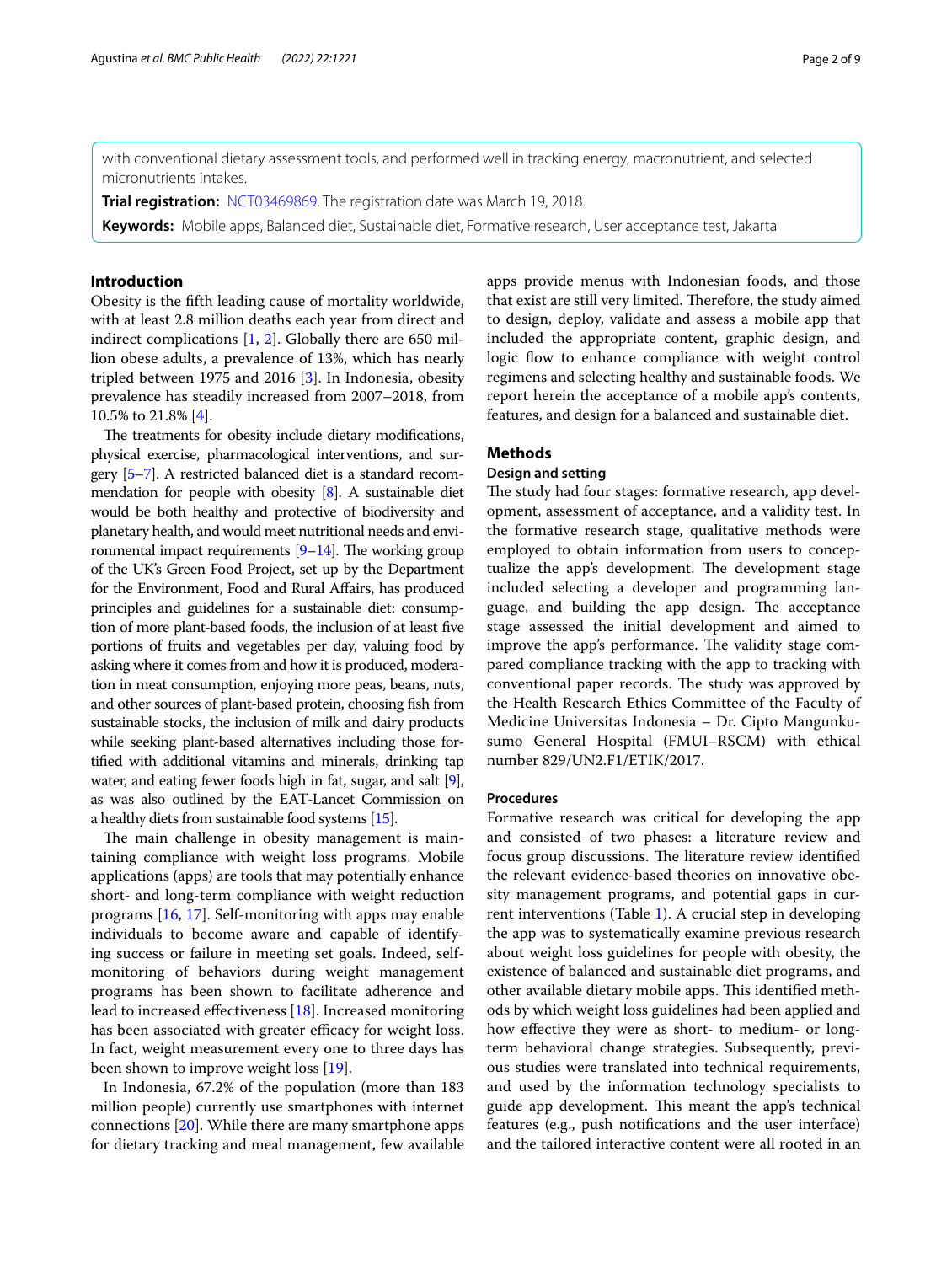| Author                          | Design              | <b>Results</b>                                                                                                           |
|---------------------------------|---------------------|--------------------------------------------------------------------------------------------------------------------------|
| Garvey WT et al., 2016 [21]     | AACE/ACE Guidelines | Obesity management consisted of restriction of calories, lifestyle/behavioral therapy, pharma-<br>cotherapy, and surgery |
| Pagoto et al., 2013 [22]        | Cross sectional     | A weight loss mobile app with behavioral strategies was an effective, evidence-based weight<br>loss intervention         |
| Gilliland et al., 2015 [23]     | RCT                 | A smart appetite app was effective in improving the awareness and consumption of healthy<br>foods                        |
| Lin L et al., 2015 [24]         | Literature review   | The human-chatbot interaction enhanced the process of data collection                                                    |
| Geethaniali et al., 2017 [25]   | Systematic review   | Chatbot development was still in its infancy and many techniques are yet to be discovered                                |
| Harray et al., 2015 [26]        | <b>RCT</b>          | Using mobile food records to assess dietary adherence is a novel and innovative approach                                 |
| Schoenaker DA et al., 2016 [27] | Systematic review   | The recommended balanced diet limited to the saturated fats and cholesterol consumptions                                 |
| Kramer et al., 2017 [28]        | Cross Sectional     | Reducing meat consumption was effective in reducing the dietary environmental impact                                     |

<span id="page-2-0"></span>**Table 1** Key points from the literature review on the management of obesity and targeted weight loss

*RCT* randomized clinical trial

evidence- and theory-based framework of a sustainable diet and weight loss guidelines for people with obesity.

Papers published between 2013 and 2017 from several databases, including PubMed, NCBI, ScienceDirect, Elsevier, Plos One, and Biomed Central, were reviewed. The keywords used were a combinations of "balanced" and sustainable diet", "obesity", "weight loss", and "mobile apps". In the next step of the formative research, the app's feasibility was tested by organizing the focus group discussions (FGDs). Subjects were recruited in September 2017 and consisted of 39 healthy government employees comprising 30 males and nine females aged 19–64 years who lived in Jakarta, Indonesia, and owned Android smartphones. Participants were divided into six groups (3–5 people in each group) based on their education levels (senior secondary school and graduate), dietary habits (balanced diet or not), and physical activity as very active or not (i.e. sedentary, low activity and active) [[29–](#page-8-0)[31](#page-8-1)]. Each group was asked about their sociodemographic characteristics such as age, sex, and occupation and their prior knowledge of balanced and sustainable diets, history of using food records, history of using dietary mobile apps, and the kind of app that they expected would be useful.

The second stage of this study included developing the mobile app for the Android platform by collaborating with information technology application developers, graphic designers, communication experts, physicians, and dietitians. The app was developed using Android Studio IDE and the Java programming language. Backend support and data processing used web-based server systems, and MySQL was used as the database management system. The app was compatible with Android version 4.4 (KitKat) and above. Physicians identifed the total calories, carbohydrates, proteins, fats, and other micronutrients needed by each user, while the dietitians helped to make menu recommendations. The total caloric needs were calculated based on the Harris-Benedict Equation [\[32](#page-8-2)]. Hence, the macronutrient requirements were divided into 55% carbohydrate, 20% protein, and 25% fat. Using these features, the app provided users with guidance on attaining a balanced and sustainable diet and increased awareness of staying healthy throughout their dietary programs. The app could guide people to achieve weight loss by suggesting adjusted menu recommendations, monitoring habitual and actual intakes (calories, macronutrients, and micronutrients), physical activity, and greenhouse gas emission (GHGE). The app enabled people to track their targets for losing weight, body mass index (BMI), waist circumference, and body compositions (i.e., fat mass and fat-free mass). Also, the app helped users to monitor their insulin resistance indicators (fasting glucose, fasting insulin, HOMA IR, HbA1C), lipid profles, uric acid levels, and infammation markers, such as  $TNF\alpha$  and hsCRP. Additionally, the app facilitated communication with physicians to ask questions about intake profles, health conditions, or other nutrition and health concerns.

The third stage was the assessment of acceptance of the app, which was named EatsUp®. Subjects were recruited in January 2018 and consisted of 19 healthy males and 34 healthy females aged 19–64 years who lived in Jakarta, Indonesia, and had the willingness to join the study, and owned Android smartphones. Subjects with interest and consenting to this study were mostly females. This is in line with a study conducted by Mohajer, et al. (2019) that reported study cooperation of female participants tended to exceed that of males [\[33](#page-8-3)].

A minimum sample size of 53 subjects was calculated based on previous studies that were analogous to the formative research (stage one) of this study. The results of the acceptability study are described in Table [4](#page-4-0) [\[34\]](#page-8-4). Each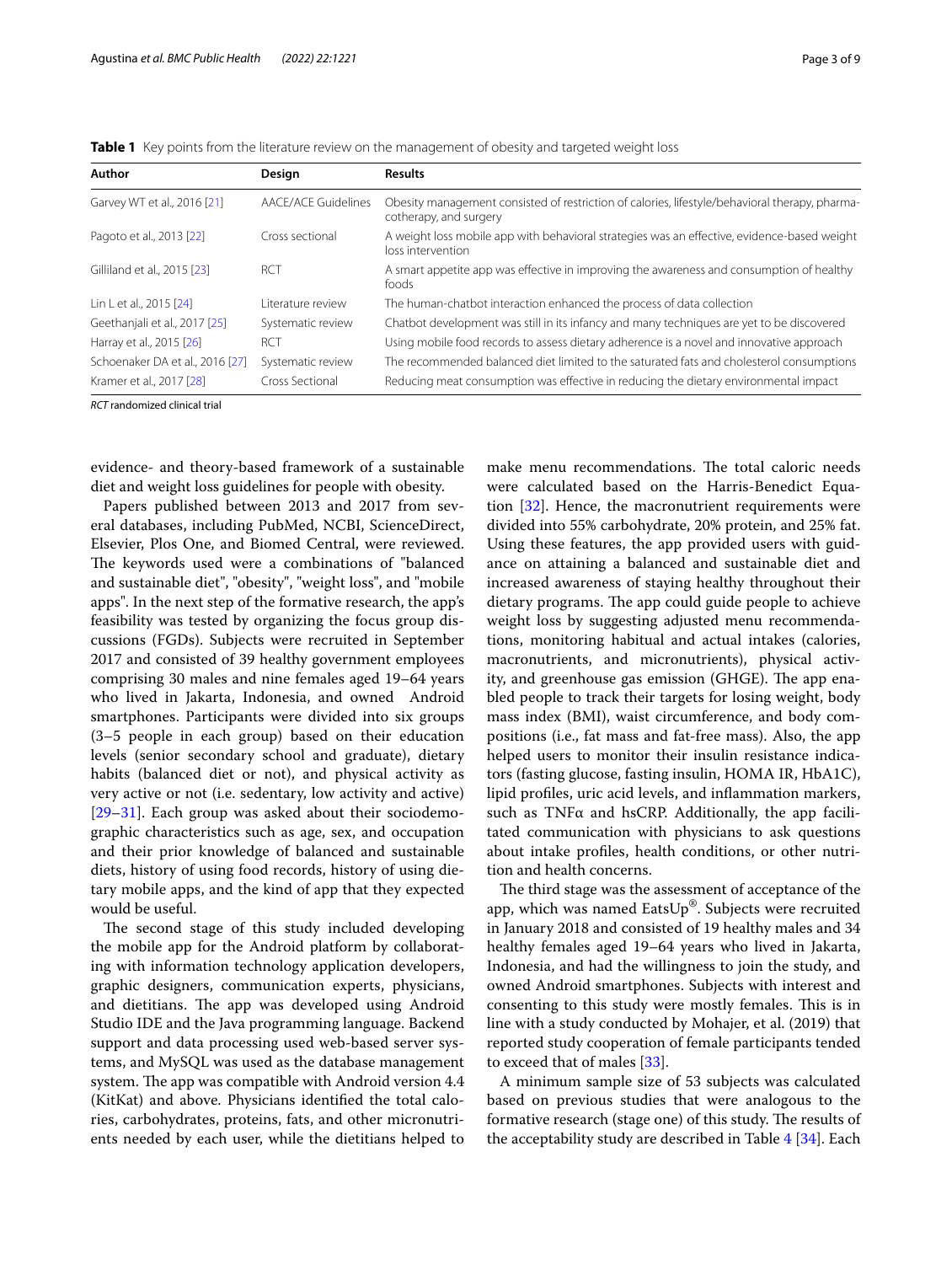subject installed Eats $Up^{\circledast}$  on their Android smartphone and was shown how to use it. Sociodemographic information, including age, sex, and occupation, was recorded. EatsUp® allowed users to input their weight, height, and date of birth, which were then used automatically to calculate BMI, nutritional status classifcation, total energy expenditure, and dietary macronutrient composition. The app permitted users to enter specific types of foods or beverages and the respective dietary data, and this information was later used to build the dietary record. After one to two days, the subjects were interviewed regarding their acceptance of EatsUp® in terms of contents, design, and logic flow. They were also asked to comment on the limitations and advantages and suggest future improvements.

A validity test for EatsUp®was performed in the fourth stage. Subjects comprised 30 overweight or obese women aged 19–59 years with BMI≥25.0 kg/m2 who had Android smartphones  $[35]$ . This sample size was deter-mined based on a rule of thumb [\[36](#page-8-8)], and in our study yielded a power of 48% to discern a diference of 26.4% for mean diference of energy intake between a paperbased method and the app. Subjects underwent anthropometry assessments for body weight and height, and dietary assessments using a paper-based  $2 \times 24$ -h food recall method. Subjects were asked to use EatsUp® for a week, starting with the personal data registration process, input of individual body weight and height for the nutritional status and individual total energy requirement calculation, and inputting all food and drinks consumed.

#### **Data analysis**

Qualitative analysis was performed to describe the formative research using matrix analysis. A descriptive analysis was performed to illustrate the characteristics of the subjects and the acceptance of the app. The subjects' characteristics and the 17 key assessment responses were described in frequency and percentage as indicated in Table [2](#page-3-0). Three rankings were used to describe EatsUp<sup>®</sup> based on subjects' preferences: good, moderate, and poor. The statistical significance of the differences between statements with diferent rankings was measured using the Kolmogorov–Smirnov Z-test. The validation test was measured using a one-sample T-test, and the Bland–Altman plot defned the agreement for both methods.

### **Results**

From the matrix analysis of FGD results on Table [3](#page-4-1), some participants lacked knowledge about a balanced and sustainable diet, 80% did not realize they were practicing it, and 85% had never known about food records, but 45% knew about existing dietary mobile apps and 70% had not used them. Participants stated they needed an easy,

<span id="page-3-0"></span>

| Table 2 Characteristics of subjects in the formative research, |  |  |  |
|----------------------------------------------------------------|--|--|--|
| acceptance, and validity testing stages of the application     |  |  |  |

| Variables                                     | <b>Formative</b><br>research<br>$(n=39)$ | Acceptance test<br>$(n=53)$ | <b>Validity test</b><br>$(n=30)$ |
|-----------------------------------------------|------------------------------------------|-----------------------------|----------------------------------|
| Sex, n (%)                                    |                                          |                             |                                  |
| Male                                          | 30(77)                                   | 19(36)                      | 0(0)                             |
| Female                                        | 9(23)                                    | 34 (64)                     | 30 (100)                         |
| Age (years), n (%)                            |                                          |                             | $33.5 \pm 10.0$                  |
| $19 - 30$                                     | 19 (49)                                  | 41(77)                      |                                  |
| $31 - 64$                                     | 20(51)                                   | 12(23)                      |                                  |
| Occupation, n (%)                             |                                          |                             |                                  |
| Employee                                      |                                          | 41 (77)                     | 10(33.3)                         |
| Non-employee                                  |                                          | 12(23)                      | 20(66.6)                         |
| Education level, n (%)                        |                                          |                             |                                  |
| Senior secondary<br>school                    |                                          |                             | 6(20.0)                          |
| Graduate                                      |                                          |                             | 24 (80.0)                        |
| Months of owning an Android smartphone, n (%) |                                          |                             |                                  |
| <6                                            |                                          | 0(0)                        |                                  |
| > 6                                           |                                          | 30 (100)                    |                                  |
| Anthropometric assessment, $m \pm SD$         |                                          |                             |                                  |
| Height (cm)                                   |                                          |                             | $154 \pm 3.7$                    |
| Weight (kg)                                   |                                          |                             | $71.8 \pm 9.8$                   |
| BMI ( $kg/m2$ )                               |                                          |                             | $30.2 \pm 3.8$                   |
| Nutritional status, n (%)                     |                                          |                             |                                  |
| Obesity I                                     |                                          |                             | 14 (46.7)                        |
| Obesity II                                    |                                          |                             | 16 (53.3)                        |

*BMI* Body mass index

simple, attractive, informative, and user-friendly app that could monitor calorie intake and dietary composition and provide nutrition facts, menu recommendations, and energy output from physical activity.

In the development stage, pictures of food, detailed food items (name of food, portion size, and nutrient content), and menu recommendations were uploaded into the EatsUp®database. Detailed food items were uploaded from the NutriSurvey database that was based on Indonesian food composition tables [\[37\]](#page-8-9).

Menu recommendations and pictures of foods were based on balanced and sustainable diets and uploaded to the server database. Calculations of the BMI and total energy expenditure were based on the Harris-Benedict equation, and programmed to provide nutritional status and total energy expenditure for each individual. Eat $sUp^{\otimes}$  had a push notification reminder to alert the user of deviations from the recommendations (calories, macronutrient composition, water, and GHGE).

Table [4](#page-4-0) indicates that the app was well-accepted regarding content, graphics, and logic flow. However, some parameters scored below 70%, such as understanding of terminology (57%), ability to monitor the goal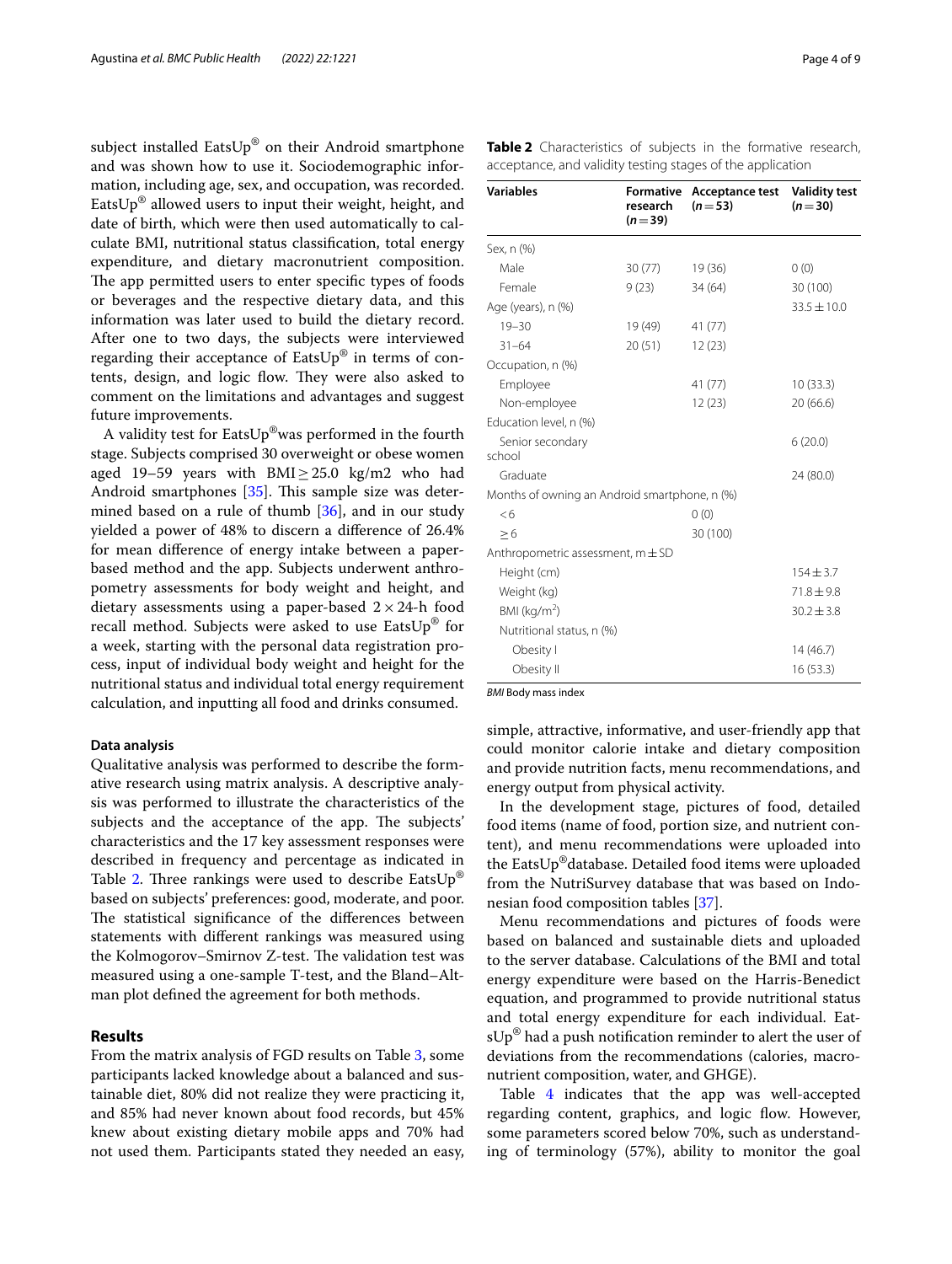<span id="page-4-1"></span>**Table 3** Topics and statements based on a matrix analysis of the focus group discussions among Indonesian adults

| <b>Topic</b>                                                          | <b>Statement or Ouotation from the adults</b>                                                                                           |
|-----------------------------------------------------------------------|-----------------------------------------------------------------------------------------------------------------------------------------|
| Understanding balanced and sustainable diets                          | A balanced diet is classified as '4 sehat 5 sempurna' (4 health, 5 perfect). A sustainable diet is a diet<br>containing organic food    |
| Practicing a balanced and sustainable diet                            | Not yet, just planned but not realized                                                                                                  |
| Understanding of food records                                         | Do not know about it                                                                                                                    |
| Easy, daily food records                                              | Easy but troublesome                                                                                                                    |
| Keeping a food record with paper-based, web-<br>based, or mobile apps | Preferably using mobile apps because they are easy to use, efficient, and can be taken anywhere                                         |
| Using previous dietary mobile apps                                    | Knowledge of them without using them                                                                                                    |
| Helpful features                                                      | Monitoring calorie intake and food composition, nutrition facts, menu recommendations, and energy<br>expenditure from physical activity |
| Level of boredom using a dietary mobile app                           | It depends on features and input frequency                                                                                              |
| Expectations of a mobile app                                          | Easy to use, simple, attractive, informative, and user-friendly                                                                         |

<span id="page-4-0"></span>**Table 4** Acceptance of the mobile application by adults in Jakarta ( $n = 53$ )

| <b>Parameters</b>                                    | Good    | Moderate | Poor  |
|------------------------------------------------------|---------|----------|-------|
|                                                      | n (%)   | n (%)    | n (%) |
| Content                                              |         |          |       |
| Understanding of information                         | 38(72)  | 15(28)   | 0(0)  |
| Understanding of terminology                         | 30(57)  | 22(42)   | 1(2)  |
| Appropriate food pictures                            | 38 (72) | 14(26)   | 1(2)  |
| Appropriate information                              | 40 (75) | 13(25)   | 0(0)  |
| Ability to monitor the goal                          | 36(68)  | 16(30)   | 1(2)  |
| Know caloric intake and the composition              | 42 (79) | 11(21)   | 0(0)  |
| Know nutrition facts                                 | 42 (79) | 11(21)   | 0(0)  |
| Easy to follow the menu recommendations              | 33(62)  | 19(36)   | 1(2)  |
| Can communicate with a doctor                        | 37(70)  | 16(30)   | 0(0)  |
| Useful reminders                                     | 44 (83) | 8(15)    | 1(2)  |
| Useful information                                   | 41(77)  | 11(21)   | 1(2)  |
| Graphics                                             |         |          |       |
| Attractive color combination                         | 40 (75) | 13(25)   | 0(0)  |
| Appropriate font size                                | 44 (83) | 9(17)    | 0(0)  |
| Attractive appearance                                | 41(77)  | 12(23)   | 0(0)  |
| App flow                                             |         |          |       |
| Understanding of commands                            | 41(77)  | 12(23)   | 0(0)  |
| Easy to input food and beverages                     | 43 (81) | 9(17)    | 1(2)  |
| Easy to track the caloric intake and its composition | 46 (87) | 7(13)    | 0(0)  |

(68%), and easy-to-follow menu recommendations (62%). Based on the Kolmogorov–Smirnov Z test, there was no signifcant diference between the proportions for acceptance of content, graphics, and app flow  $(p > 0.05)$ , as indicated in Fig. [1](#page-5-0).

The mean difference for energy intake between the EatsUp® app and the paper-based method was not significant (9.96 $\pm$ 39.2 kcal/day without excluding outliers; and  $2.63 \pm 28.4$  kcal/day after excluding outliers,  $p > 0.05$ ). The lower and upper limits of agreement (LOA) between energy intake methods ranged from -8.4 to 24.9 kcal/day. According to Figs. [2](#page-5-1), A, and B, the Bland–Altman plots for energy intakes demonstrated that data for 30 subjects were within the 95% LOA, albeit with a few outliers.

# **Discussion**

Our formative research and preliminary results herein show that Indonesian adults could defne a dietary mobile app's desired qualities such as being easy, informative, and exciting to use. In the development process,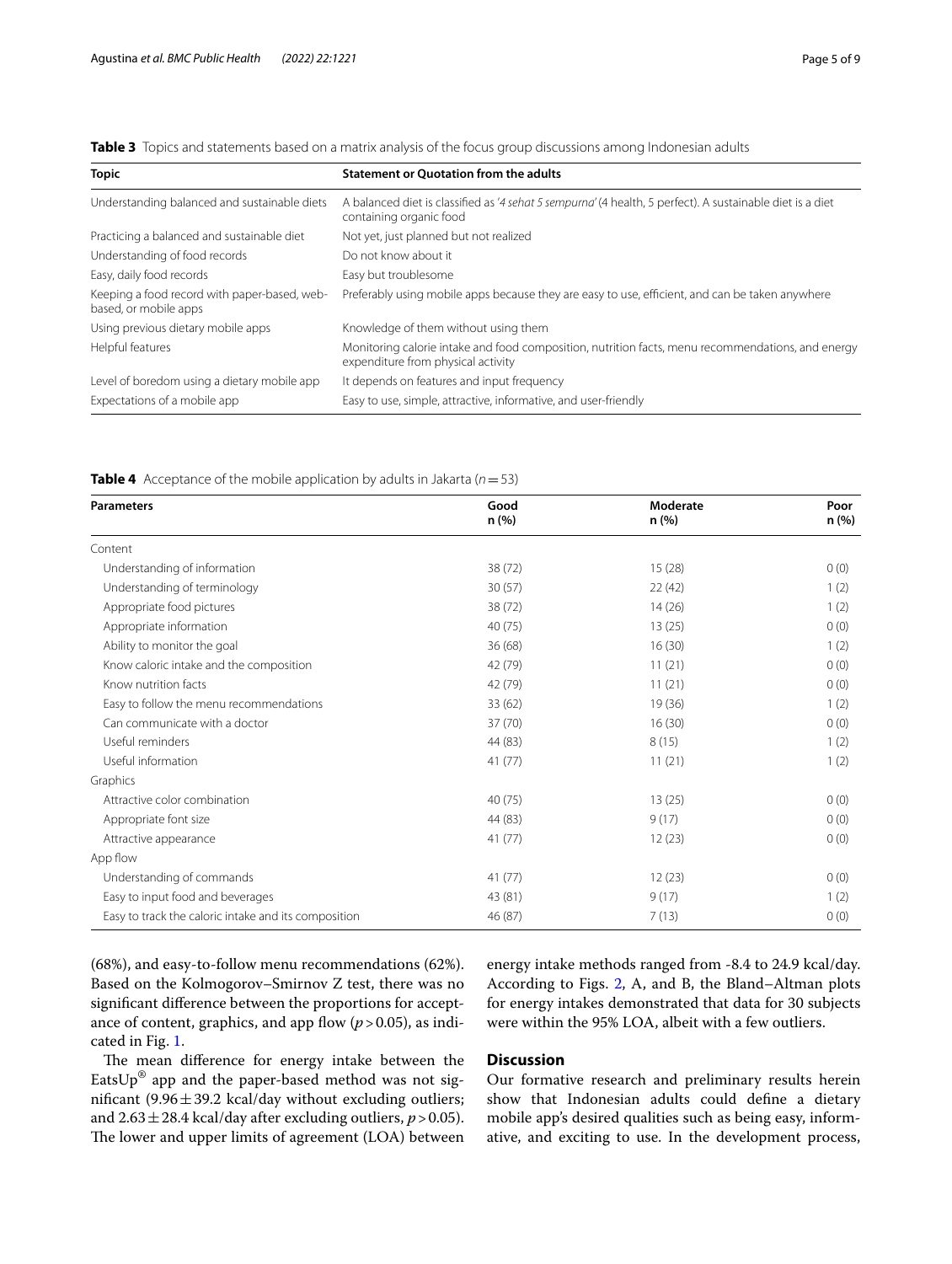

<span id="page-5-0"></span>EatsUp® was engineered to record dietary data, give users menu recommendations based on their caloric targets, and include an evaluation of all biomarkers linked to complications of obesity for obese individuals. Finally, the acceptance test of EatsUp® showed that although it could be used as part of an obesity management regimen, it still needed improvement.

According to Duff et al., the app's technical aspects, such as push notifcations and the user interface, and the interactive content, should be based on evidence and a theoretical framework of health behavior change. Developing an app-based health behavior change should consist of four key stages, 1) systematic review, 2) app development, 3) feasibility and acceptability testing of

<span id="page-5-1"></span>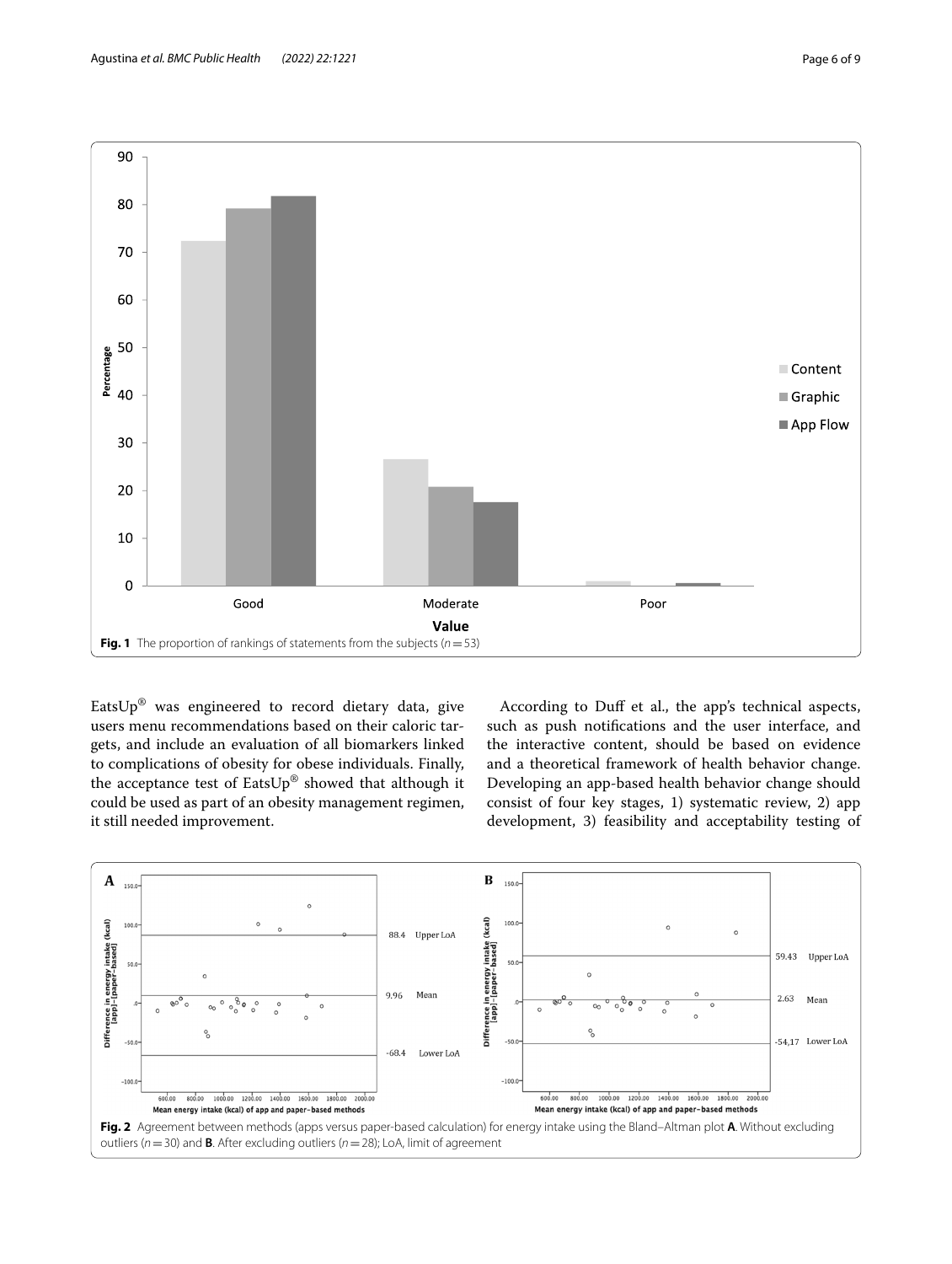the prototype, and 4) evaluation and implementation [[38\]](#page-8-10). A good app for managing obesity should have a feature for self-monitoring, a series of programs for weight loss, and strategies for changing lifestyle behaviors such as improvement of motivation, stress management, and problem-solving assistance [[22\]](#page-7-16). Our app aimed to meet these requirements, and additional specifc ones from users we assessed. The qualitative findings and randomized clinical trial (RCT) conducted by Mummah et al. showed that people need a mobile app that is accountable, efficient, and easy to use for dietary self-monitoring. Also, the apps should have reminder notifcations, simple features, weekly reports, and features for planning meals in advance  $[39]$  $[39]$ . These findings were similar to those from our formative research study. It can thus be concluded that the app should be easy to use for diverse populations, provide health news, push notifcations, a food database, estimated portion sizes, and food images to facilitate compliance with long-term dietary interventions.

Schofman et al. reported that essential health content and concrete recommendations in an app required collaboration between diverse experts [[40\]](#page-8-12). Ananda et al. stated that a mobile app might be an innovative tool to facilitate individual health behavior change interventions [\[41](#page-8-13)]. One limitation of this study was the lack of a complete Indonesian food composition table to estimate the nutrient intake. All food databases in the application were from the 2007 NutriSurvey food database, and hence, were not up-to-date.

The app was found to have a good overall acceptance among users regarding its graphics and app flow. Nevertheless, the content still needed improvement, especially in making sure that users understood the terminologies and that menu recommendations were easy to follow. Smith et al. indicated that web and mobile phone apps have advantages over standard face-to-face programs, such as 24/7 availability, less burden, high acceptability in target populations, greater program adherence, lower costs, the possibility of self-monitoring, and the ability to reach a large target population [[42](#page-8-14)]. In addition, Ansa et al. stated that health promotion interventions should be culturally appropriate and tailored to meet the needs of the target population [[43](#page-8-15)].

The Bland–Altman plots showed a good level of agreement between EatsUp® and the paper-based dietary tracking approach; and for a range of intakes most of the data points were located within the LOA. This suggested the mobile app was able to estimate individual intakes accurately. This is consistent with the results of Ahmed et al.  $[44]$  $[44]$  $[44]$ , who reported that a tablet app was comparable to the traditional dietary assessment method. Similar to the fndings of Timon et al. [[45\]](#page-8-17), the feasibility of computer-based dietary assessment was comparable to that of a 4-day estimated food diary.

The EatsUp<sup>®</sup> app had some limitations. It required a live internet connection and was designed for only the Android platform. However, respondents found the app useful, easy to carry as it is part of a smartphone, and easy to use because of its paperless food records, attractive design, use of images of foods, and attractive color schemes. The EatsUp®, therefore, had useful features and good potential for usability but needed to be improved for optimal use. The other limitations of this study were the relatively small sample size, and that we did not assess app users below the level of senior secondary school. While the ease-to-use features in the app may be suitable for lower educated individuals [[39\]](#page-8-11), further research is needed to verify this.

#### **Conclusion**

In conclusion, this preliminary study of the EatsUp® app suggests it may increase adherence to an obesity management program. Further studies would be warranted for EatsUp® and similar apps. The app had good acceptance regarding its graphics and app flow. The balanced and sustainable dietary mobile app with added nutritional data was comparable to conventional dietary assessment methods, and performed well in assessing energy, macronutrient, and selected micronutrient intakes. The future improvement of  $EastUp^{\circledast}$ might include resolving technical problems such as minor bugs, addition of offline capability and expansion to other platforms such as iOS and migration to the Fast Healthcare Interoperability Resources (FHIR) HL7 standard to enhance its interoperability. EatsUp<sup>®</sup> could be used for further research concerning intervention tools for obese persons.

#### **Acknowledgements**

We thank all subjects who were involved in the study, and the study team who helped recruit the subjects. We are grateful for the information technology team who helped develop the apps. Finally, we thank Fadila Wirawan for her expertise in reviewing the paper and Annisa Dwi Utami for helping the authors arrange the administrative work for this study.

#### **Authors' contribution**

Conceptualization, Rina Agustina, Eka Febriyanti, Melyarna Putri, Meriza Martineta, Novi Silvia Hardiany, Dyah Erti Mustikawati, Hanifa Hanifa, Anuraj H Shankar; methodology, Rina Agustina, Eka Febriyanti, Melyarna Putri, Meriza Martineta; formal analysis, Rina Agustina, Eka Febriyanti, Melyarna Putri, Meriza Martineta; data curation, Rina Agustina, Eka Febriyanti, Melyarna Putri, Meriza Martineta; writing—original draft preparation-, Rina Agustina, Eka Febriyanti, Melyarna Putri, Meriza Martineta, Hanifa Hanifa, Anuraj H Shankar; writing review and editing-, all authors. The author(s) read and approved the fnal manuscript.

#### **Funding**

This research was supported by Rumah Sakit Universitas Indonesia (RSUI)/ Universitas Indonesia Hospital and the Japan International Cooperation Agency (JICA) No. IP-549. This research was also partially funded by the Indonesian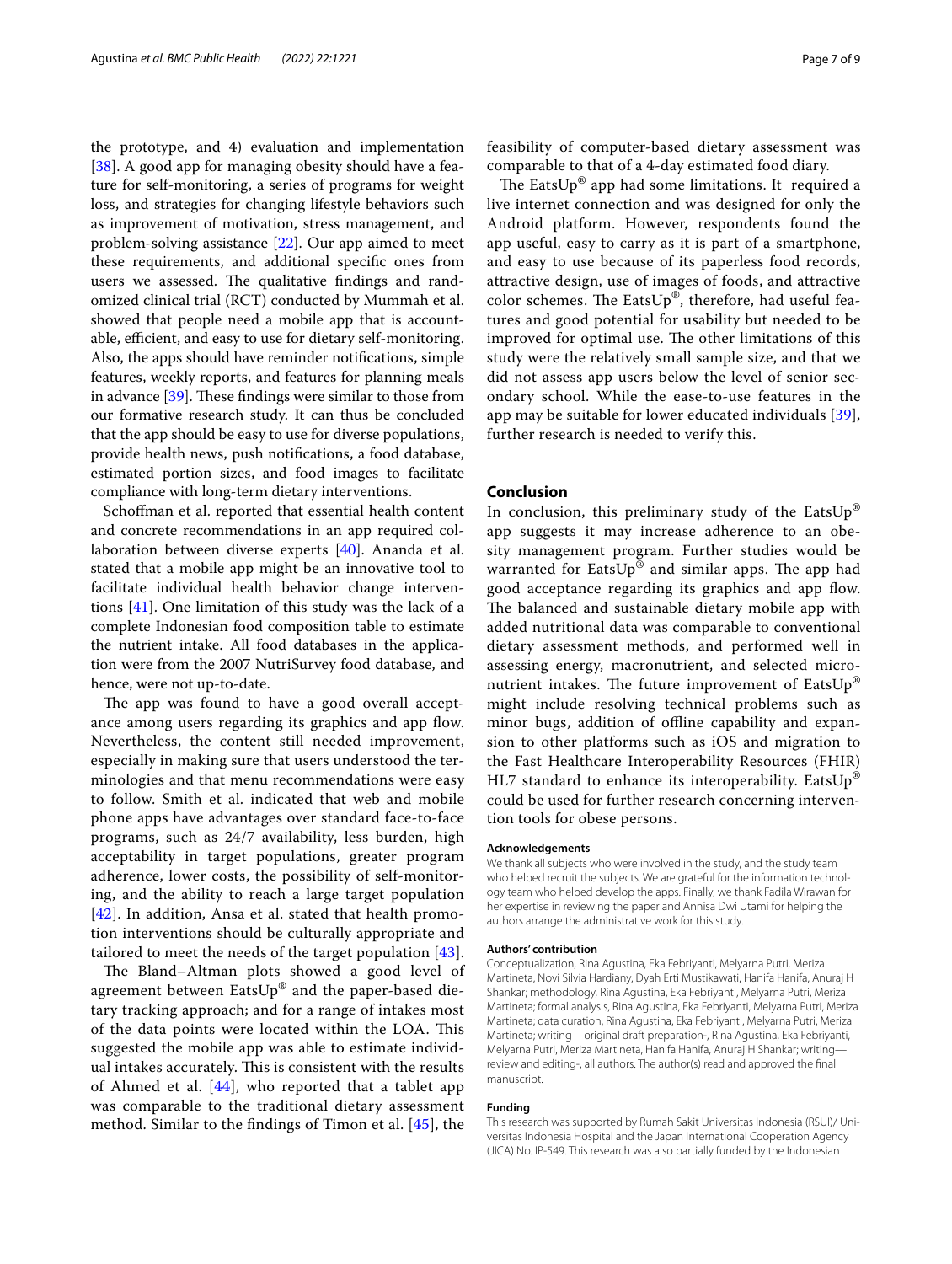Ministry of Research and Technology/National Agency for Research and Innovation and the Indonesian Ministry of Education and Culture as part of the World Class University (WCU) Program managed by the Institut Teknologi Bandung. There are no conficts of interest to disclose.

#### **Availability of data and materials**

All of the material is owned by the authors and/or no permissions from the third party are required. The datasets used and/or analyzed during the current study are available from the corresponding author.

#### **Declarations**

#### **Ethics approval and consent to participate**

The study was approved by the Health Research Ethics Committee of the Faculty of Medicine Universitas Indonesia – Dr. Cipto Mangunkusumo General Hospital (FMUI–RSCM) with ethical number 829/UN2.F1/ETIK/2017. Informed consent was obtained from all participants in this study. All methods that were carried out in this study in accordance with relevant guidelines and regulations in Indonesia.

#### **Consent for publication**

Not applicable.

#### **Competing interest**

The authors have no competing interests as defned by BMC, or other interests that might be perceived to infuence the results and/or discussion reported in this paper.

#### **Author details**

<sup>1</sup> Department of Nutrition, Faculty of Medicine, Universitas Indonesia - Dr. Cipto Mangunkusumo General Hospital, Jl, Salemba Raya no 6, Jakarta, Indonesia 10430. <sup>2</sup> Human Nutrition Research Center, Indonesian Medical Education and Research Institute (HNRC-IMERI), Faculty of Medicine, Universitas Indonesia, Jakarta, Indonesia. <sup>3</sup> Department of Nutrition Faculty of Medicine, Universitas Muhammadiyah Sumatera Utara, Medan, Indonesia. <sup>4</sup>Department of Nutrition, Faculty of Medicine, Universitas Sumatera Utara, Medan, Indonesia. <sup>5</sup> Department of Biochemistry & Molecular Biology, Faculty of Medicine, Universitas Indonesia, Jakarta, Indonesia. <sup>6</sup>Ministry of Health Republic of Indonesia, Jakarta, Indonesia. <sup>7</sup> Centre for Tropical Medicine and Global Health, Nuffield Department of Medicine, University of Oxford, Oxford, UK. 8 Eijkman-Oxford Clinical Research Unit, Eijkman Institute for Molecular Biology, Jakarta, Indonesia.

# Received: 11 May 2021 Accepted: 5 May 2022<br>Published online: 20 June 2022

#### **References**

- <span id="page-7-0"></span>1. National Institute of Health Research and Development. National Basic Health Research 2013. Published online 2013. [https://pusdatin.kemkes.](https://pusdatin.kemkes.go.id/resources/download/general/Hasil%20Riskesdas%202013.pdf.) [go.id/resources/download/general/Hasil%20Riskesdas%202013.pdf.](https://pusdatin.kemkes.go.id/resources/download/general/Hasil%20Riskesdas%202013.pdf.) Accessed 6 Apr 2021.
- <span id="page-7-1"></span>2. World Health Organization. Global action plan for the prevention and control of NCDs. Published online 2013. [https://www.who.int/publicatio](https://www.who.int/publications/i/item/9789241506236) [ns/i/item/9789241506236](https://www.who.int/publications/i/item/9789241506236). Accessed 6 Apr 2021.
- <span id="page-7-2"></span>3. World Health Organization. Obesity and overweight. Published 2020. [https://www.who.int/news-room/fact-sheets/detail/obesity-and-overw](https://www.who.int/news-room/fact-sheets/detail/obesity-and-overweight) [eight](https://www.who.int/news-room/fact-sheets/detail/obesity-and-overweight). Accessed 6 Apr 2021.
- <span id="page-7-3"></span>4. National Institute of Health Research and Development. National Basic Health Research 2018. Published online 2018. [https://kesmas.kemkes.go.](https://kesmas.kemkes.go.id/assets/upload/dir_519d41d8cd98f00/files/Hasil-riskesdas-2018_1274.pdf) [id/assets/upload/dir\\_519d41d8cd98f00/fles/Hasil-riskesdas-2018\\_1274.](https://kesmas.kemkes.go.id/assets/upload/dir_519d41d8cd98f00/files/Hasil-riskesdas-2018_1274.pdf) [pdf.](https://kesmas.kemkes.go.id/assets/upload/dir_519d41d8cd98f00/files/Hasil-riskesdas-2018_1274.pdf) Accessed 6 Apr 2021.
- <span id="page-7-4"></span>5. Wyatt HR. Update on treatment strategies for obesity. J Clin Endocrinol Metab. 2013;98(4):1299–306. [https://doi.org/10.1210/jc.2012-3115.](https://doi.org/10.1210/jc.2012-3115)
- 6. Nammi S, Koka S, Chinnala KM, Boini KM. Obesity: An overview on its current perspectives and treatment options. Nutr J. 2004;3:1–8. [https://doi.](https://doi.org/10.1186/1475-2891-3-3) [org/10.1186/1475-2891-3-3.](https://doi.org/10.1186/1475-2891-3-3)
- <span id="page-7-5"></span>7. Laddu D, Dow C, Hingle M, Thomson C, Going S. A review of evidencebased strategies to treat obesity in adults. Nutr Clin Pract. 2011;26(5):512– 25. <https://doi.org/10.1177/0884533611418335>.
- <span id="page-7-6"></span>8. Naude CE, Schoonees A, Senekal M, Young T, Garner P, Volmink J. Low Carbohydrate versus Isoenergetic Balanced Diets forReducing Weight and Cardiovascular Risk: A SystematicReview and Meta-Analysis. PLoS One. 9(4). doi:<https://doi.org/10.1371/journal.pone.0100652>
- <span id="page-7-7"></span>9. Garnett T. What is a sustainable healthy diet ? A discussion paper. 2014. [https://cgspace.cgiar.org/handle/10568/35584.](https://cgspace.cgiar.org/handle/10568/35584)
- 10. Series WHO-TR. Diet, Nutrition and the Prevention of Chronic Diseases. 2003.<https://doi.org/10.1093/ajcn/60.4.644a>.
- 11. Auestad N, Fulgoni VL. What current literature tells us about sustainable diets: Emerging research linking dietary patterns, environmental sustainability, and economics. Adv Nutr. 2015;6(1):19–36. [https://doi.org/10.](https://doi.org/10.3945/an.114.005694) [3945/an.114.005694.](https://doi.org/10.3945/an.114.005694)
- 12. Vieux F, Soler LG, Touazi D, Darmon N. High nutritional quality is not associated with low greenhouse gas emissions in self-selected diets of French adults1-3. Am J Clin Nutr. 2013;97(3):569–83. <https://doi.org/10.3945/ajcn.112.035105>.
- 13. Macdiarmid JI, Kyle J, Horgan GW, Loe J, Fyfe C, Johnstone A, McNeill G. Sustainable diets for the future: can we contribute to reducinggreenhouse gas emissions by eating a healthy diet? Am J Clin Nutr. 2012;96:632–9. <https://doi.org/10.3945/ajcn.112.038729>.
- <span id="page-7-8"></span>14. Downs SM, Fanzo J. Is a Cardio-Protective Diet Sustainable? A Review of the Synergies and Tensions Between Foods That Promote the Health of the Heart and the Planet. Curr Nutr Rep. 2015;4(4):313–22. [https://doi.](https://doi.org/10.1007/s13668-015-0142-6) [org/10.1007/s13668-015-0142-6.](https://doi.org/10.1007/s13668-015-0142-6)
- <span id="page-7-9"></span>15. Willet W, et al. Food in the Anthropocene: the EAT–Lancet Commission on healthy diets from sustainable food systems. The Lancet Commissions|. 2019; 393(10170): P447-492. [https://doi.org/10.1016/S0140-6736\(18\)31788-4](https://doi.org/10.1016/S0140-6736(18)31788-4).
- <span id="page-7-10"></span>16. Gilmore LA, Duhé AF, Frost EA, Redman LM. The technology boom: A new era in obesity management. J Diabetes Sci Technol. 2014;8(3):596–608. [https://doi.](https://doi.org/10.1177/1932296814525189) [org/10.1177/1932296814525189.](https://doi.org/10.1177/1932296814525189)
- <span id="page-7-11"></span>17. Conroy MB, Yang K, Elci OU, et al. Physical Activity Self-Monitoring and Weight Loss: 6-Month Results of the SMART Trial. Med Sci Sport Exerc. 2011;43(8):1568–74. [https://doi.org/10.1249/MSS.0b013e31820b9395.Physi](https://doi.org/10.1249/MSS.0b013e31820b9395.Physical) [cal.](https://doi.org/10.1249/MSS.0b013e31820b9395.Physical)
- <span id="page-7-12"></span>18. Reyes NR, Oliver TL, Klotz AA, et al. Similarities and Diferences between Weight Loss Maintainers and Regainers: A Qualitative Analysis. J Acad Nutr Diet. 2012;112(4):499–505. [https://doi.org/10.1016/j.jand.2011.11.](https://doi.org/10.1016/j.jand.2011.11.014) [014.](https://doi.org/10.1016/j.jand.2011.11.014)
- <span id="page-7-13"></span>19. Butryn ML, Phelan S, Hill JO, Wing RR. Consistent self-monitoring of weight: A key component of successful weight loss maintenance. Obesity. 2007;15(12):3091–6. [https://doi.org/10.1038/oby.2007.368.](https://doi.org/10.1038/oby.2007.368)
- <span id="page-7-14"></span>20. Nurhayati H. Smartphone penetration rate in Indonesia from 2017 to 2020 with forecasts until 2026. [https://www.statista.com/statistics/](https://www.statista.com/statistics/321485/smartphone-user-penetration-in-indonesia/https://id.techinasia.com/jumlah-pengguna-smartphone-di-indonesia-2018) [321485/smartphone-user-penetration-in-indonesia/https://id.techinasia.](https://www.statista.com/statistics/321485/smartphone-user-penetration-in-indonesia/https://id.techinasia.com/jumlah-pengguna-smartphone-di-indonesia-2018) [com/jumlah-pengguna-smartphone-di-indonesia-2018](https://www.statista.com/statistics/321485/smartphone-user-penetration-in-indonesia/https://id.techinasia.com/jumlah-pengguna-smartphone-di-indonesia-2018) Published 2021. Accessed 10 Dec 2021.
- <span id="page-7-15"></span>21. Garvey WT, Mechanick JI, Brett EM, et al. American association of clinical endocrinologists and American college of endocrinology comprehensive clinical practice guidelines for medical care of patients with obesity. Endocr Pract. 2016;22(July):1–203. <https://doi.org/10.4158/EP161365.GL>.
- <span id="page-7-16"></span>22. Pagoto S, Schneider K, Jojic M, Debiasse M, Mann D. Evidence-based strategies in weight-loss mobile apps. Am J Prev Med. 2013;45(5):576–82. <https://doi.org/10.1016/j.amepre.2013.04.025>.
- <span id="page-7-17"></span>23. Gilliland J, Sadler R, Clark A, O'Connor C, Milczarek M, Doherty S. Using a smartphone application to promote healthy dietary behaviours and local food consumption. Biomed Res Int. 2015;2015:841368. [https://doi.org/10.](https://doi.org/10.1155/2015/841368) [1155/2015/841368](https://doi.org/10.1155/2015/841368).
- <span id="page-7-18"></span>24. Lin L, D'haro LF, Banchs RE. A Web-Based Platform for Collection of Human-Chatbot Interactions. Proceedings of the Fourth International Conference on Human Agent Interaction. 2016:363-6. [https://doi.org/10.](https://doi.org/10.1145/2974804.2980500) [1145/2974804.2980500.](https://doi.org/10.1145/2974804.2980500)
- <span id="page-7-19"></span>25. Geethanjali S, Antoinette Mary BJ, Professor A. Towards Building a Competent Chatbot-An Analogy of Development Framework, Design Techniques and Intelligence. Int J Innov Res Sci Eng Technol (An ISO. 2007;6(11):554–62.
- <span id="page-7-20"></span>26. Harray AJ, Boushey CJ, Pollard CM, et al. A novel dietary assessment method to measure a healthy and sustainable diet using the mobile food